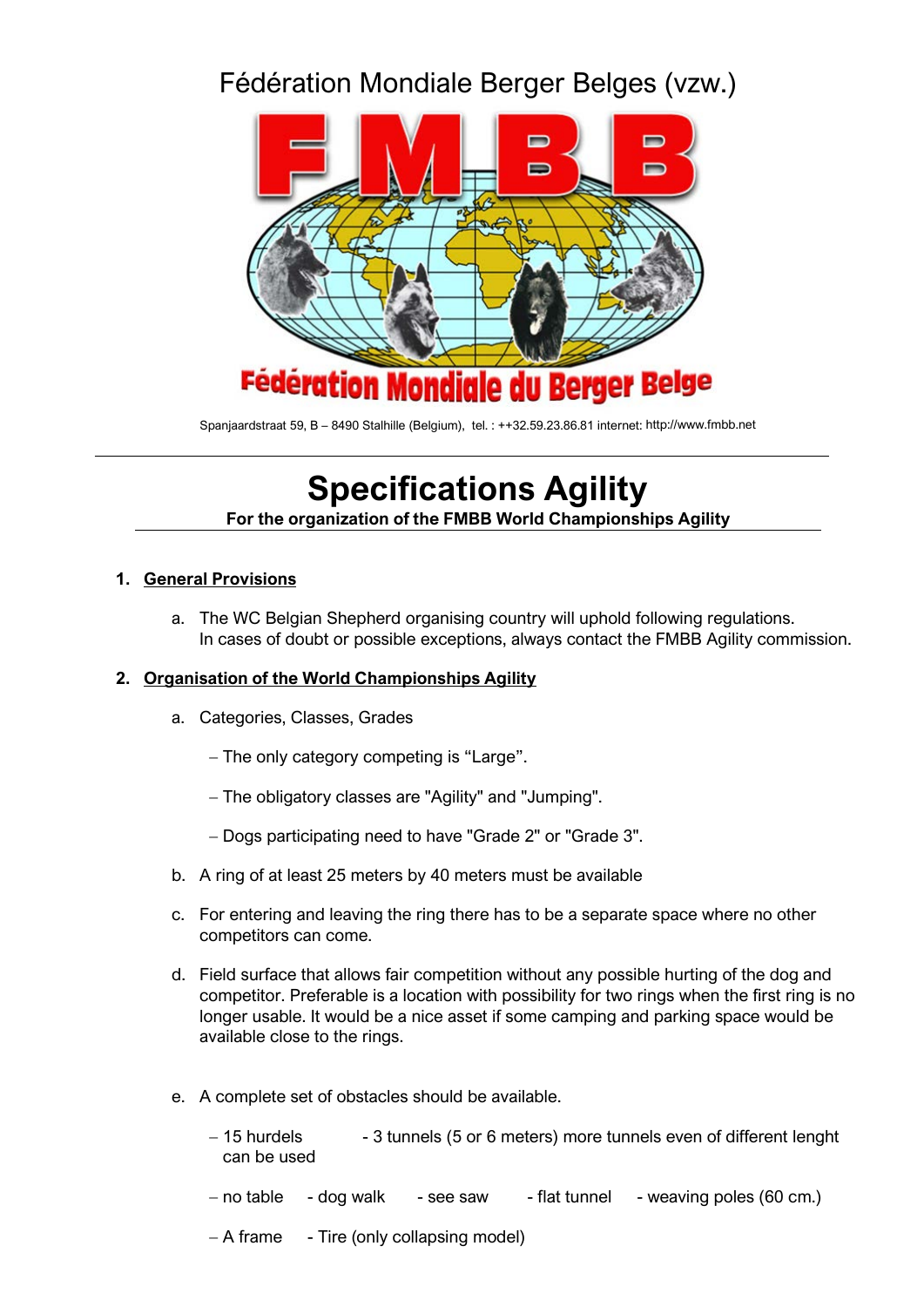- f. All obstacles should be according the FCI rules.
- g. Judges will follow the Agility FCI rules. If for any reason the OC can doubt the quality of the obstacles, an expert will be appointed to assure the quality, inspection has to be done 1 month before competition.
- h. There has to be an electronic time device also with display for the crowd.
- i. A competition leader should be appointed by the OC with approval of the FMBB committee who will be single point of contact for any issues that occur before, during competition. This SPOC is the communication point for all team captains. The SPOC will solve the issues and, if necessary talk to the FMBB Agility committee to solve the problem or to the FMBB board if necessary.
- j. Each participating country can have a team up to 8 participants and can appoint 2 reserves. If needed, reserves can replace participants at the latest during the meeting after training.
- k. The country with the holding World Champion can appoint 8 other participants next to the Champion.
- l. After the training the team captains have to assign the team members. They have to sign up there members after the team captains meeting. (after this there is no change possible any more, also when injured ill etc. no change will be allowed)
- m. Running order Final will be done by lottery, each finalist will pick his own starting number for the final. (when not present the team captain can do it)

#### **3. Time Table**

The time table:

- a. Training: each country gets 1  $\frac{1}{2}$  minutes for each dog with a minimum of 5 minutes.
- b. Also on training the obstacles should not be moved, each country on the same trainings course.
- c. Course can be made by a FMBB committee member to have no argument to the OC.
- d. Friday competition.
- e. Saturday competition (1st team competition).
- f. Sunday competition (final individual) (final team).

#### **4. Judges**

- a. 3 judges should be appointed; all should be FCI Judges and have to be qualified to judge an international competition.
- b. At least one of the judges should be of another than the organizing country.
- c. In the agility courses one of the 3 judges will act as an assistant judge and will judge the up going contact of the dog walk.
- d. Every judge will be assistant in 1 agility course at least once.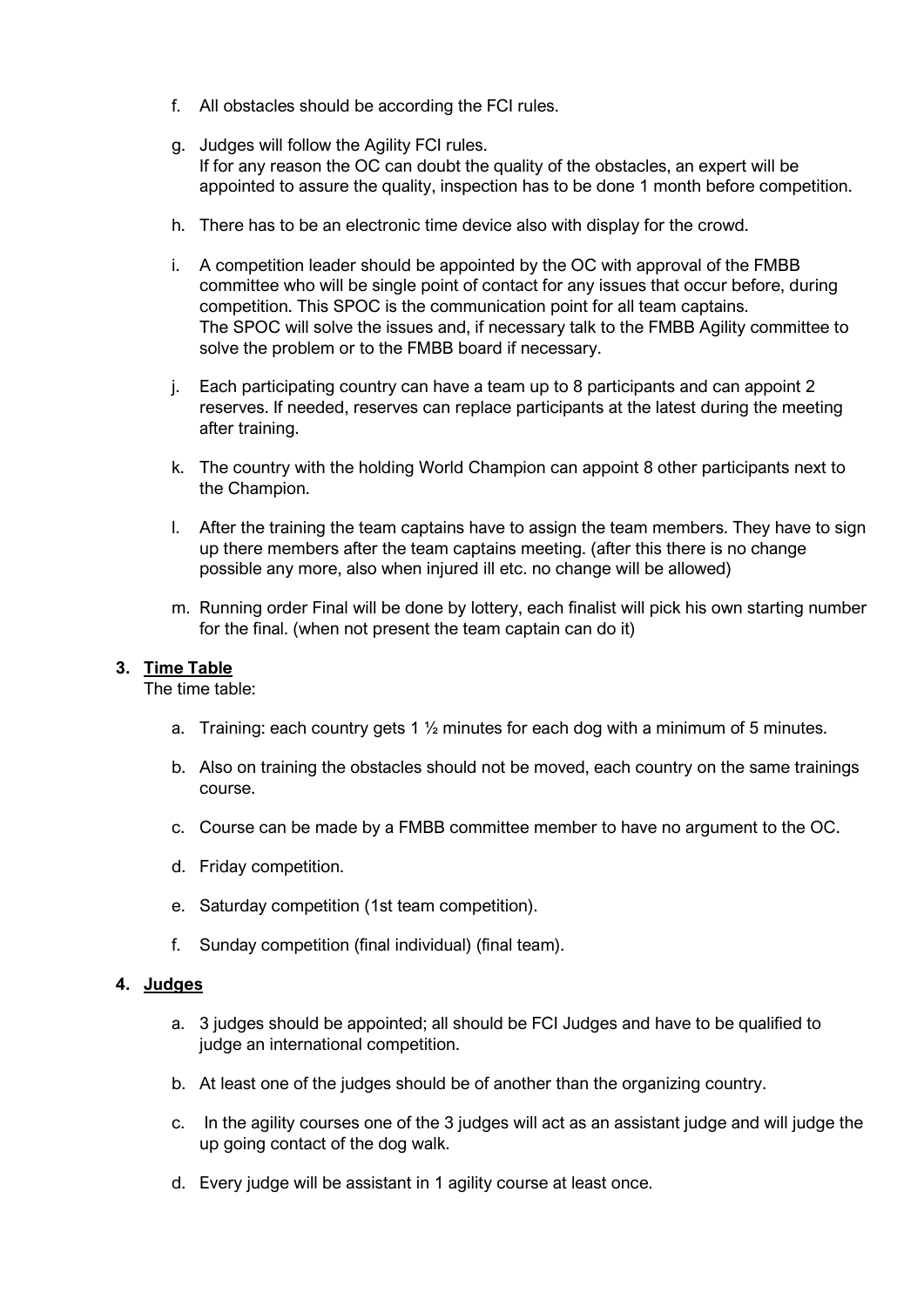#### **5. Team competition**

- a. All countries can participate in the team competition, even if they do not have 4 competitors in their team.
- b. If needed, changes can be made to a team selection at the meeting after training at the latest.
- c. The team competition consists of 2 runs: 1 jumping and 1 agility. The best three results will count for the results.
- d. Training while running a course will not be allowed. Handler and dog must leave the ring at once if training is being noticed by the acting Judge. E.g.: putting a dog back on the contact zone is training.
- e. Every participant will bring with him (wearing it or showing it to the secretariat) his number (and only 1 number at a time, even when participating with several dogs) while walking the course and while actually running the course.
- f. Getting ready to start:
	- − Once the acting judge signals the course free for start, a dog passing the starting line will start the time.
	- − If a dog has to be called back to take the first fence, he will be given a refusal.
	- − If a dog is touched during the process, he will be faulted.
	- − If a dog is touched in such a way that it is clear that touching is helping/forcing de dog to take the first fence, the he will be eliminated.
	- − If a handler leaves his dog in front of the starting line, once past the first obstacle, he can return to his dog, After the wistle of the judge, the handler has maximum 15 sec. to start otherwise the time will start anyway.
- g. If one of the participants in team is running 2 dogs, 2 minutes will be given to change dog and number.

### **6. Individual competition.**

a. To get to the individual final we have 4 qualifying runs; 2x jumping and 2x agility. Runs are held in following order:

− Jumping 1 - Agility 1 - Jumping 2 - Agility 2.

- b. The 10 best results of each course qualify to participate in the finals.
- c. If a combination already earned its qualification in a previous run, the first combination in the same run that has not yet qualified and did not make the final yet will be appointed to participate in the final.
- d. Example given: Round 3: dogs in first and fifth place already qualified in round 1: We look at place 11. This combination is not yet qualified, so is now qualified in round 3. We look at place 12: this combination is already qualified in round 2, so we look at place 13. This combination is not yet qualified, so is now qualified in round 3.
- e. Next to the 40 dogs that will be qualified in this way, 1 combination of every participating